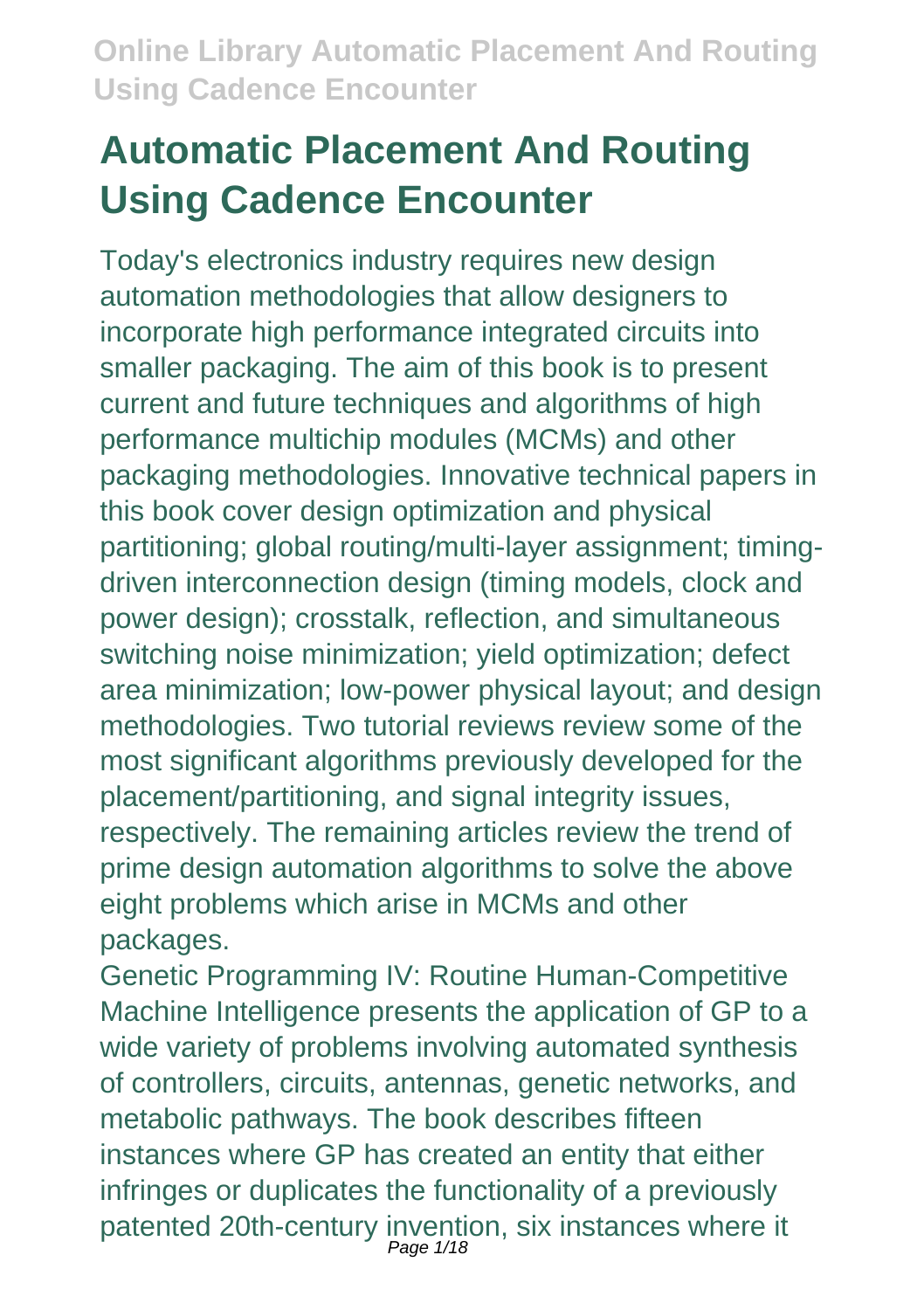has done the same with respect to post-2000 patented inventions, two instances where GP has created a patentable new invention, and thirteen other humancompetitive results. The book additionally establishes: GP now delivers routine human-competitive machine intelligence GP is an automated invention machine GP can create general solutions to problems in the form of parameterized topologies GP has delivered qualitatively more substantial results in synchrony with the relentless iteration of Moore's Law

For more than 40 years, Computerworld has been the leading source of technology news and information for IT influencers worldwide. Computerworld's award-winning Web site (Computerworld.com), twice-monthly publication, focused conference series and custom research form the hub of the world's largest global IT media network.

The Electronic Design Automation Handbook carefully details design tools and techniques for high performance ASIC-design. It shows the best practices for creating reusable designs in an SoC design methodology. The Electronic Design Automation Handbook was developed by colleagues from the Universities of Applied Sciences, Germany, who are engaged in the design of integrated electronics in education and research and which form the MPC Group of the Universities of Applied Sciences of Baden-Württemberg /Germany. MPC works as network of partners to industry and is able, due to the wide varying experiences of the institutes involved, to cover the entire range of the modern day circuit design. Each year more than 600 students are educated in the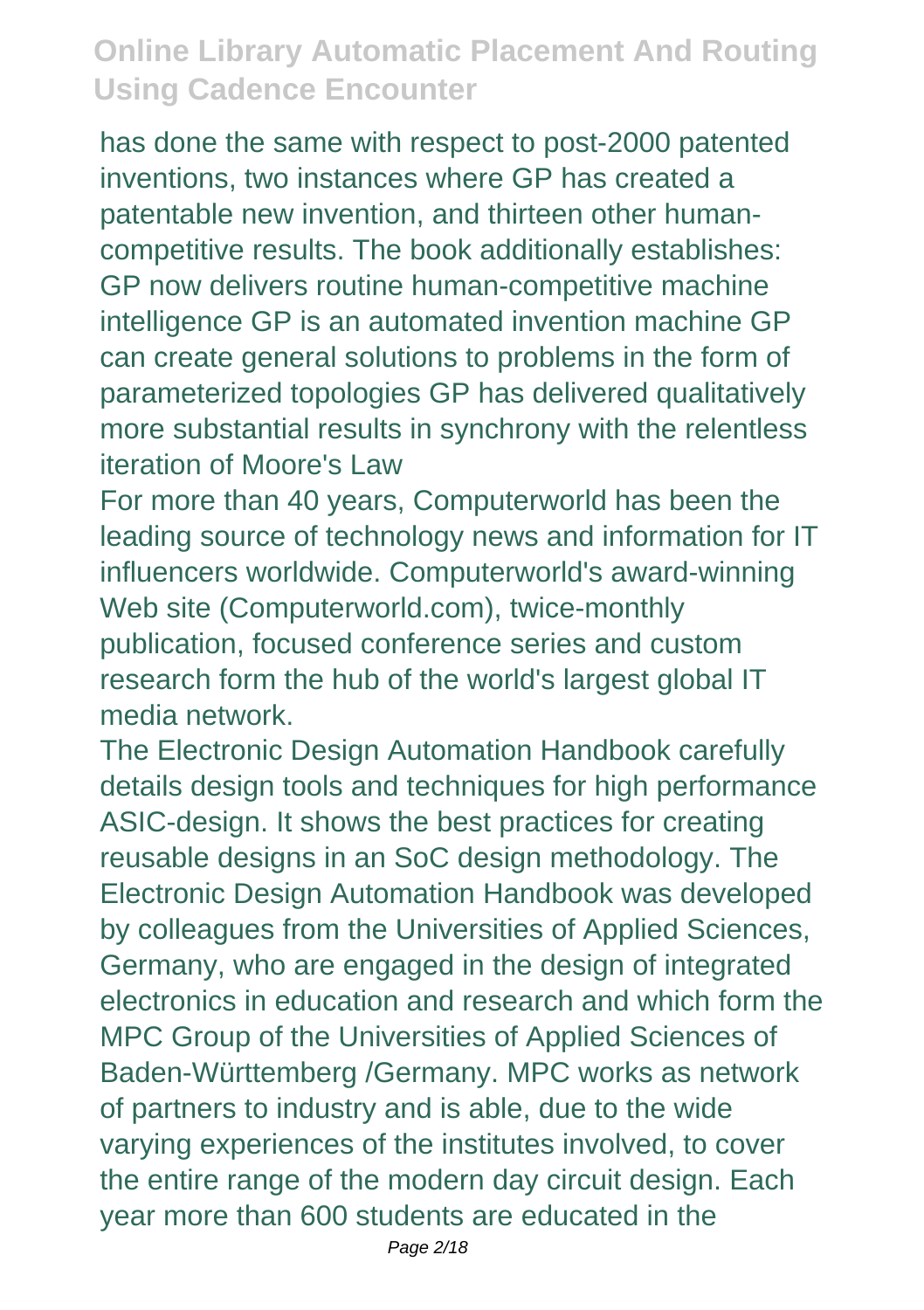laboratories of MPC-members. Our personal experience from student and industry-projects ensures authenticity. The practical and theoretical experience from our projects has been used in the basis of this handbook. The explosive growth and development of the integrated circuit market over the last few years have been mostly limited to the digital VLSI domain. The difficulty of automating the design process in the analog domain, the fact that a general analog design methodology remained undefined, and the poor performance of earlier tools have left the analog

Field-Programmable Gate Arrays (FPGAs) have emerged as an attractive means of implementing logic circuits, providing instant manufacturing turnaround and negligible prototype costs. They hold the promise of replacing much of the VLSI market now held by maskprogrammed gate arrays. FPGAs offer an affordable solution for customized VLSI, over a wide variety of applications, and have also opened up new possibilities in designing reconfigurable digital systems. Field-Programmable Gate Arrays discusses the most important aspects of FPGAs in a textbook manner. It provides the reader with a focused view of the key issues, using a consistent notation and style of presentation. It provides detailed descriptions of commercially available FPGAs and an in-depth treatment of the FPGA architecture and CAD issues that are the subjects of current research. The material presented is of interest to a variety of readers, including those who are not familiar with FPGA technology, but wish to be introduced to it, as well as those who already have an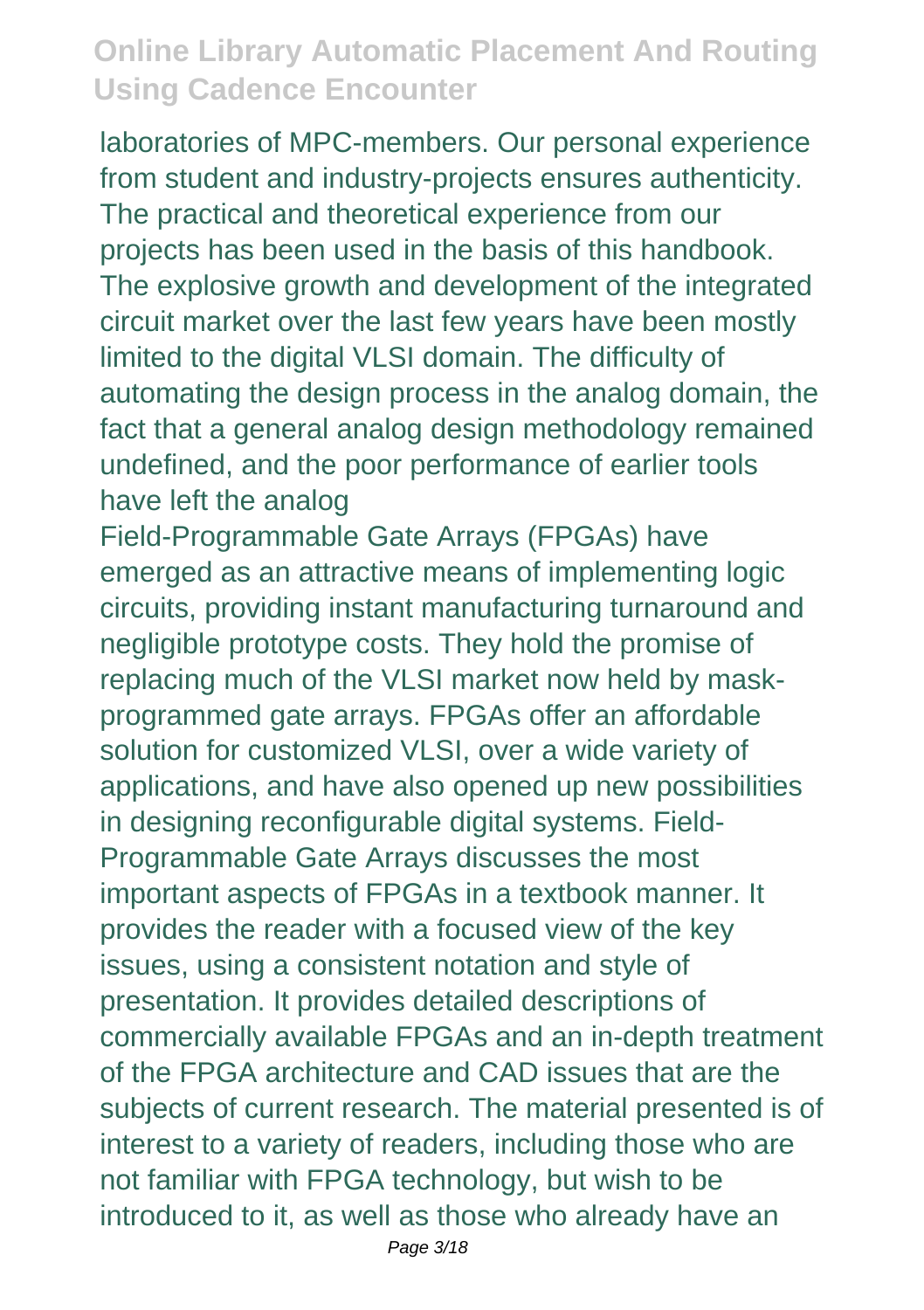understanding of FPGAs, but who are interested in learning about the research directions that are of current interest.

This book describes a new, coarse-grained reconfigurable architecture (CGRA), called Blocks, and puts it in the context of computer architectures, and in particular of other CGRAs. The book starts with an extensive evaluation of historic and existing CGRAs and their strengths and weaknesses. This also leads to a better understanding and new definition of what distinguishes CGRAs from other architectural approaches. The authors introduce Blocks as unique due to its separate programmable control and data paths, allowing light-weight instruction decode units to be arbitrarily connected to one or more functional units (FUs) over a statically configured interconnect. The discussion includes an explanation of how to model architectures, resulting in an area and energy model for Blocks. The accuracy of this model is evaluated against fully implemented architectures, showing that although it is three orders of magnitude faster than synthesis the error margin is very acceptable. The book concludes with a case study on a real System-on-Chip, including a RISC architecture, the Blocks CGRA and peripherals. Provides a comprehensive overview of many coarse-grained reconfigurable architectures (CGRAs) proposed in the last 25 years, as well as a classification of those CGRAs; Offers a new view on the positioning of CGRAs; Provides an in-depth description of structure of the Blocks CGRA and its unique aspects; Includes an extensive evaluation of various performance aspects of Blocks, such as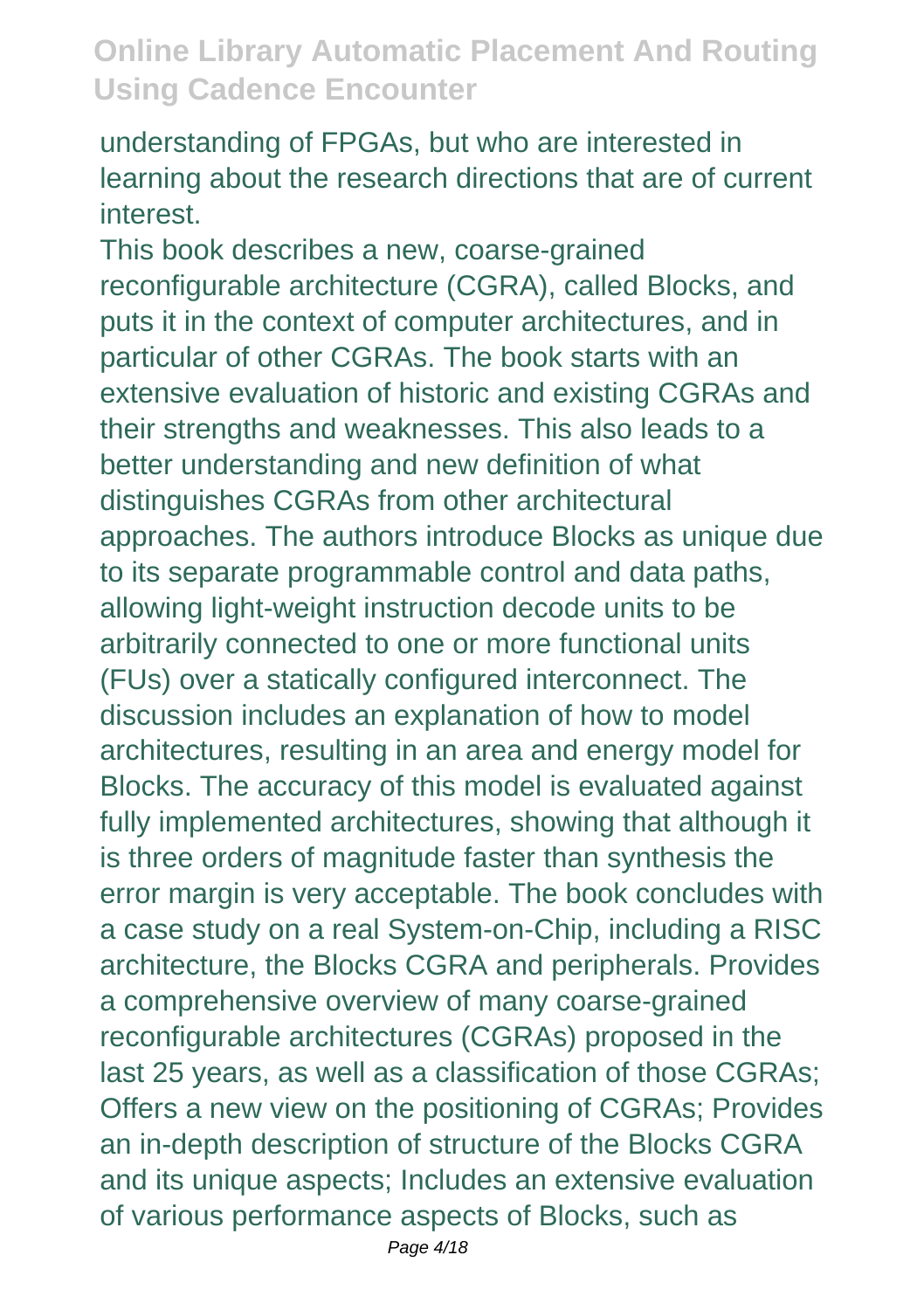performance, energy and area, as well as a comparison with various traditional approaches; Uses a case study showing how Blocks can be used in a real system onchip, and how performance of this system-on-chip can be estimated using the proposed model.

This book constitutes the refereed proceedings of the 12th International Conference on Field-Programmable Logic and Applications, FPL 2002, held in Montpellier, France, in September 2002. The 104 revised regular papers and 27 poster papers presented together with three invited contributions were carefully reviewed and selected from 214 submissions. The papers are organized in topical sections on rapid prototyping, FPGA synthesis, custom computing engines, DSP applications, reconfigurable fabrics, dynamic reconfiguration, routing and placement, power estimation, synthesis issues, communication applications, new technologies, reconfigurable architectures, multimedia applications, FPGA-based arithmetic, reconfigurable processors, testing and fault-tolerance, crypto applications, multitasking, compilation techniques, etc. In the semiconductor industry, cutting basic design time of microelectronics is by far the most cost-effective measure for keeping production budgets in line. Custom-Specific Integrated Circuits thoroughly considers the various methods available to reduce the design time of a microelectronic circuit to fit a specialized requirement! This important work explores the principles of both bipolar and MOS technologies, and provides in-depth coverage of the many avenues which enable system designers to incorporate specific needs into an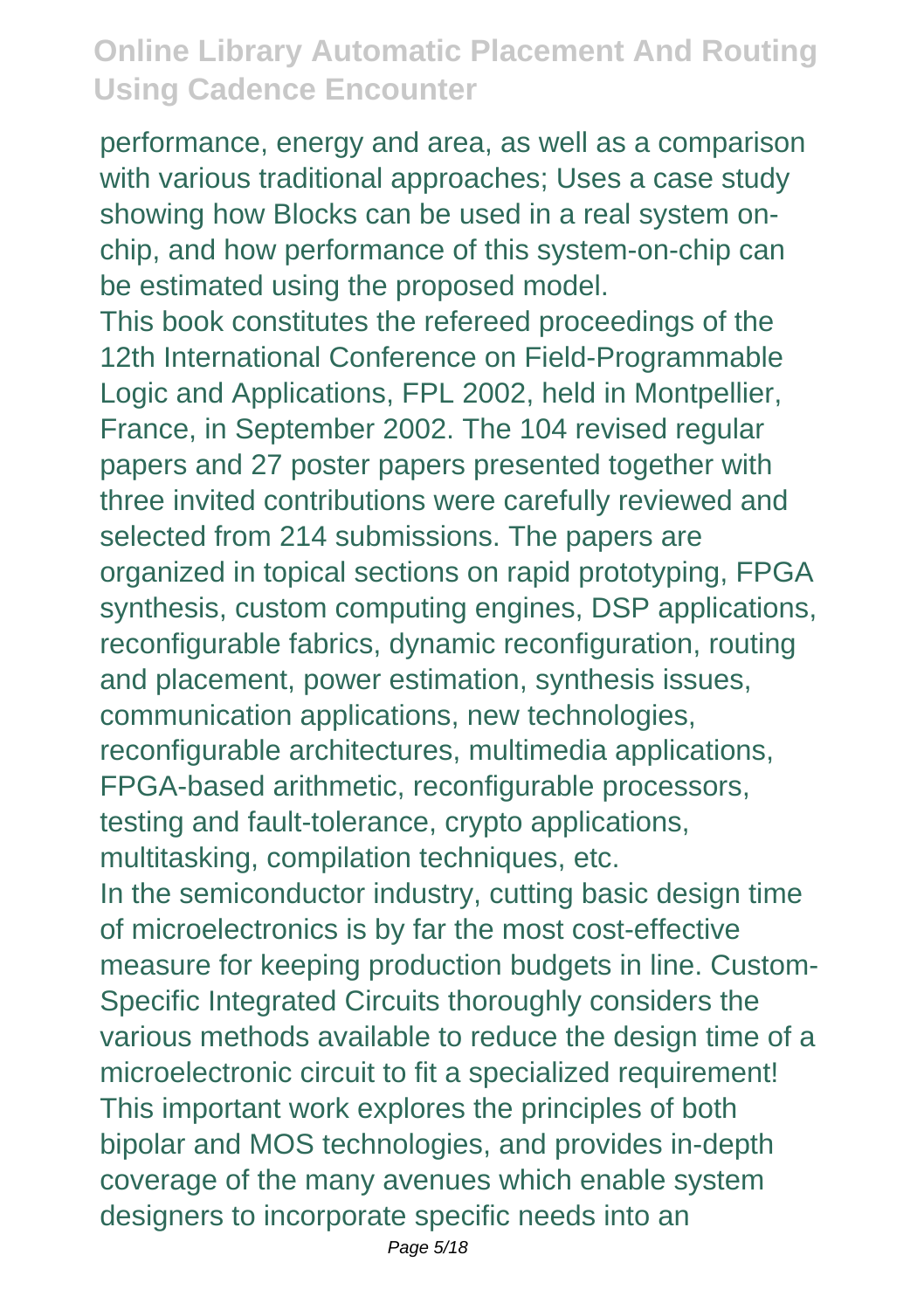integrated-circuit form. Comprehensive and up-to-date, this reference compares and contrasts all the techniques of custom an semicustom design and fabrication, including programmable arrays, masterslice arrays, cell libraries, and full custom ... examines the principles of placement and routing of regular structures ... presents convenient chapter summaries for quick review of essential material ... and offers physics fundamentals for basic understanding while concentrating on practical system design. Ideal for both the practicing engineer and graduate-level engineering student, this outstanding book gives electrical, electronic, design, computer, mechanical, and control engineers, as well as electrical, electronic, and computer science engineering students, the contemporary, "hands-on" coverage needed to master Custom-Specific Integrated Circuits. Book jacket. This volume presents the proceedings of the 7th International Confer ence of the Computer Graphics Society, CG International '89, held at the University of Leeds, UK, June 27-30, 1989. Since 1982 this confer ence has continued to attract high-quality research papers in all aspects of computer graphics and its applications. Originally the conference was held in Japan (1982-1987), but in 1988 was held in Geneva, Switzerland. Future conferences are planned for Singapore in 1990, USA in 1991, Japan in 1992, and Canada in 1993. Recent developments in computer graphics have concentrated on the following: greater sophistication of image generation techniques; advances in hardware and emphasis on the exploitation of parallelism, integration of robotics and AI techniques for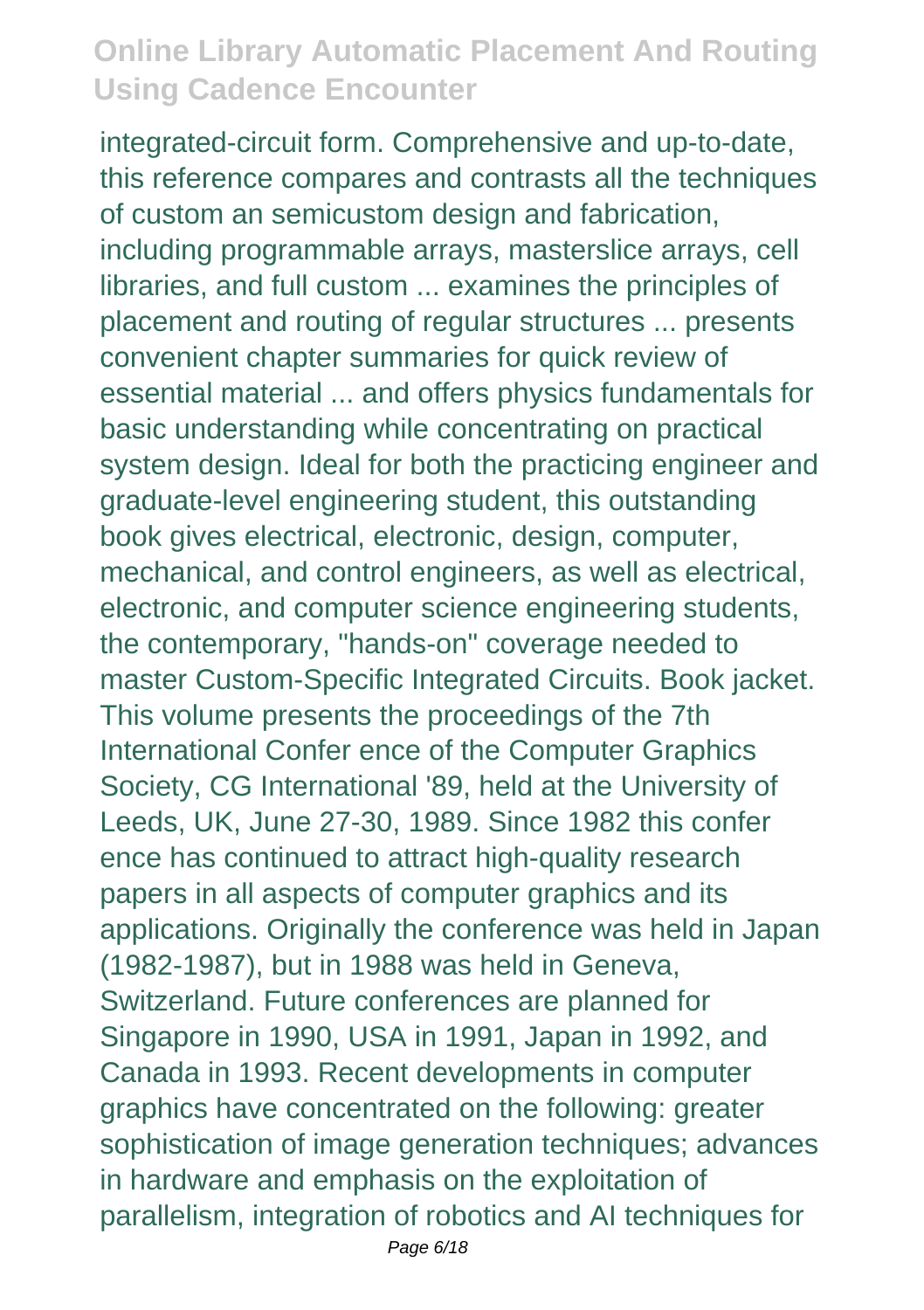animation, greater integ ration of CAD and CAM in CIM, use of powerful computer graphics techniques to represent complex physical processes (visualization), advances in computational geometry and in the representation and modelling of complex physical and mathematical objects, and improved tools and methods for HC!. These trends and advances are reflected in this present volume. A number of papers deal with important research aspects in many of these areas. This book describes the complete iWarp system, from instruction-level parallelism to final parallel applications. The authors present a range of issues that must be considered to get a real system into practice. foreword by Gordon Bell and afterword by H.T. Kung Although researchers have proposed many mechanisms and theories for parallel systems, only a few have actually resulted in working computing platforms. The iWarp is an experimental parallel system that was designed and built jointly by Carnegie Mellon University and Intel Corporation. The system is based on the idea of integrating a VLIW processor and a sophisticated finegrained communication system on a single chip. This book describes the complete iWarp system, from instruction-level parallelism to final parallel applications. The authors present a range of issues that must be considered to get a real system into practice. They also provide a start-to-finish history of the project, including what was done right and what was done wrong, that will be of interest to anyone who studies or builds computer systems.

This practical guide presents and compares the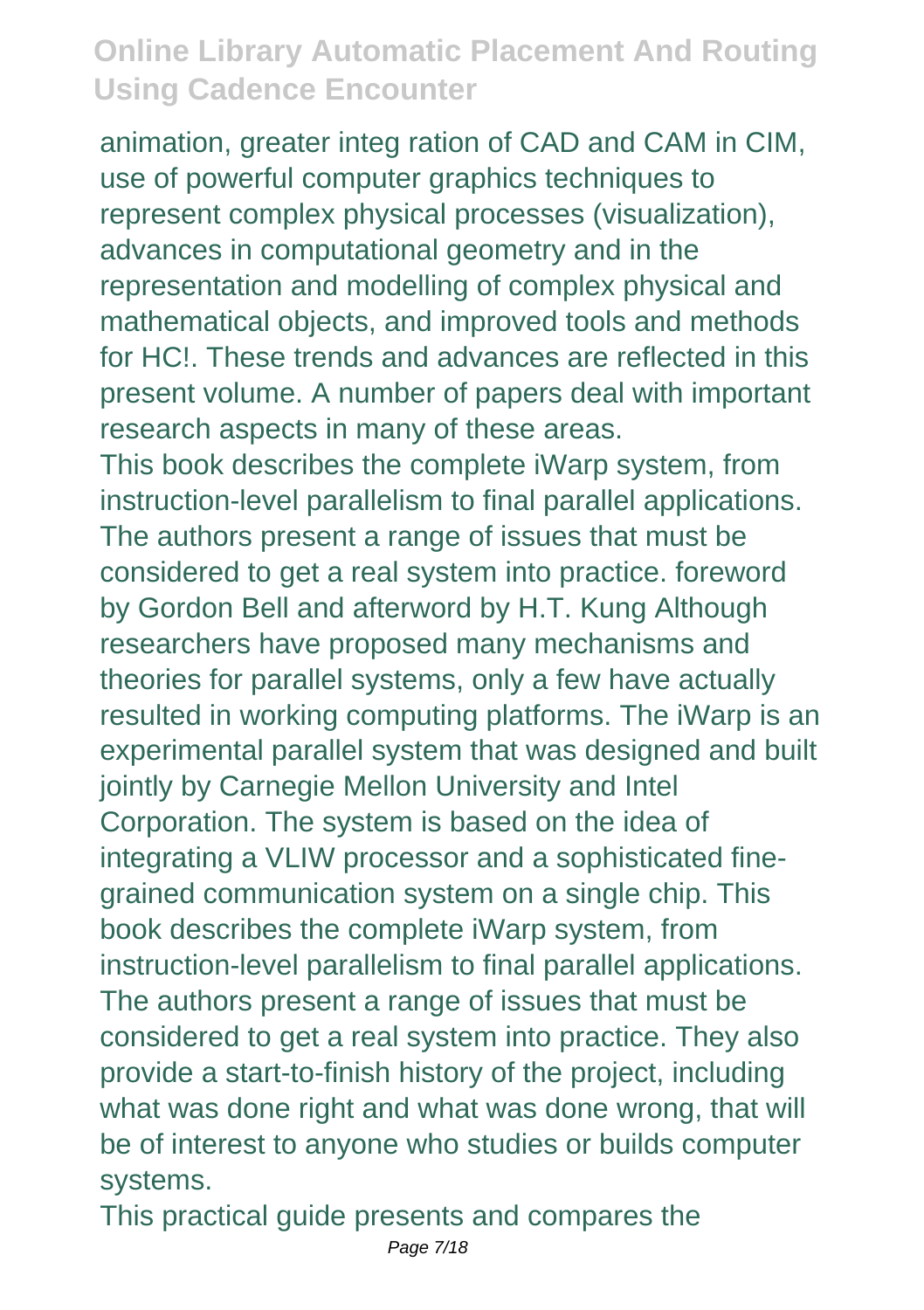fundamental theories and techniques of placement and routing and provides important new approaches to solving specific problems.;Focusing on highly reliable methods for good manufacturing capability, Placement and Routing of Electronic Modules: discusses the mathematical basis for placement and routing, including set, combinatorial and graph theories; explicates the definitions, structures and relationships of tree types and gives methods of finding minimum trees; furnishes useful techniques for placing and routing high-density modules; supplies ways to determine the work-space area needed for placement and routing; shows how to estimate the number of layers necessary to complete routing; explains via minimization to reduce work-space area, facilitate manufacture, and reduce the number of layers; demonstrates a variety of search strategies for paths connecting two nodes on a work space with obstacles; and much more. Containing over 300 illustrative examples, figures and tables that clarify concepts and enhance understanding, Placement and Routing of Electronic Modules should be a useful tool for electrical and electronics, mechanical, reliability, process, and manufacturing engineers; computer scientists; applied mathematicians; and graduate-level students in these disciplines.

This book introduces readers to a variety of tools for analog layout design automation. After discussing the placement and routing problem in electronic design automation (EDA), the authors overview a variety of automatic layout generation tools, as well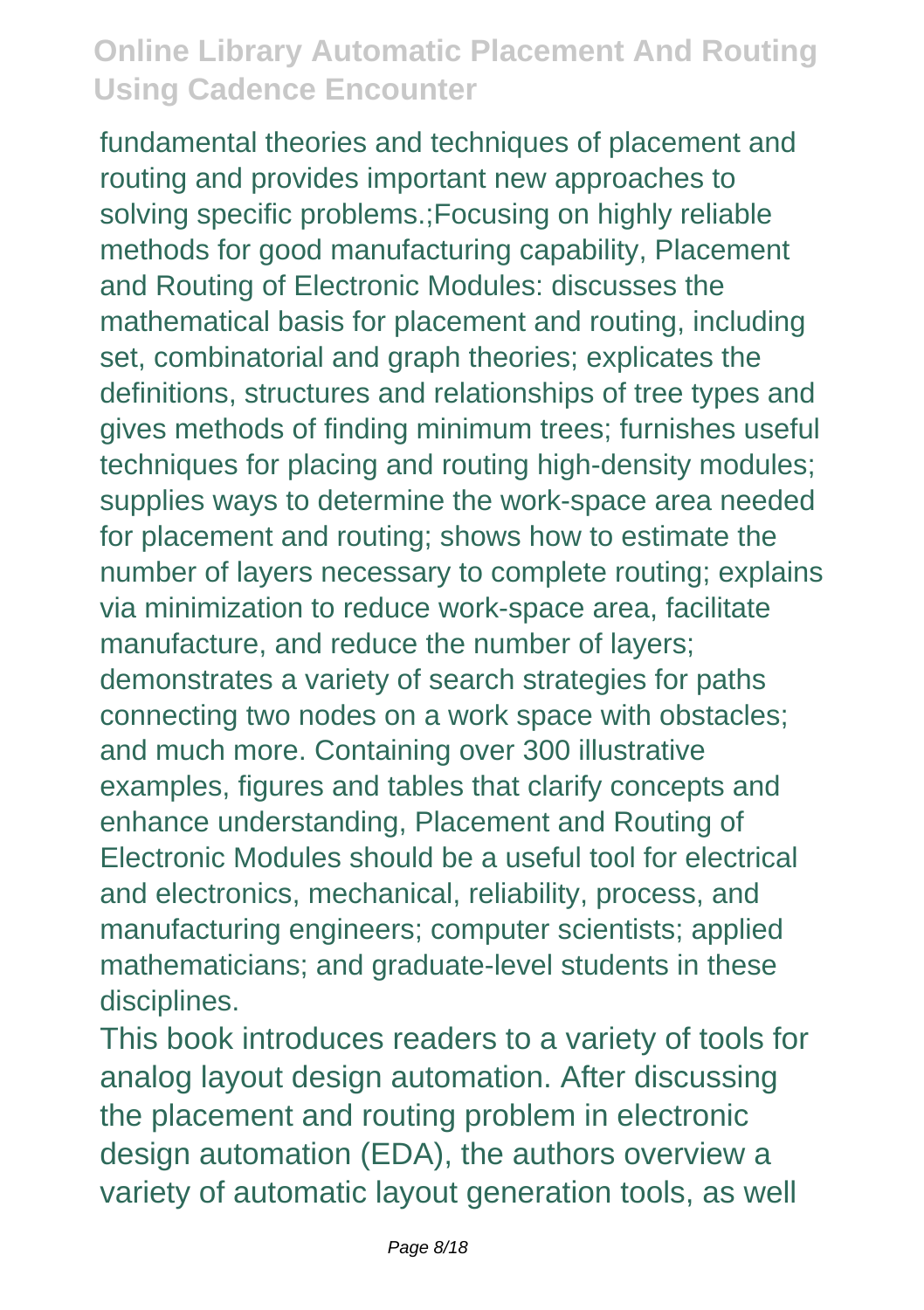as the most recent advances in analog layout-aware circuit sizing. The discussion includes different methods for automatic placement (a template-based Placer and an optimization-based Placer), a fullyautomatic Router and an empirical-based Parasitic Extractor. The concepts and algorithms of all the modules are thoroughly described, enabling readers to reproduce the methodologies, improve the quality of their designs, or use them as starting point for a new tool. All the methods described are applied to practical examples for a 130nm design process, as well as placement and routing benchmark sets. This book presents a new exploration environment for mesh-based, heterogeneous FPGA architectures. It describes state-of-the-art techniques for reducing area requirements in FPGA architectures, which also increase performance and enable reduction in power required. Coverage focuses on reduction of FPGA area by introducing heterogeneous hard-blocks (such as multipliers, adders etc) in FPGAs, and by designing application specific FPGAs. Automatic FPGA layout generation techniques are employed to decrease non-recurring engineering (NRE) costs and time-to-market of application-specific, heterogeneous FPGA architectures. From my B.E.E degree at the University of Minnesota and right through my S.M. degree at M.I.T., I had specialized in solid state devices and microelectronics. I made the decision to switch to Page 9/18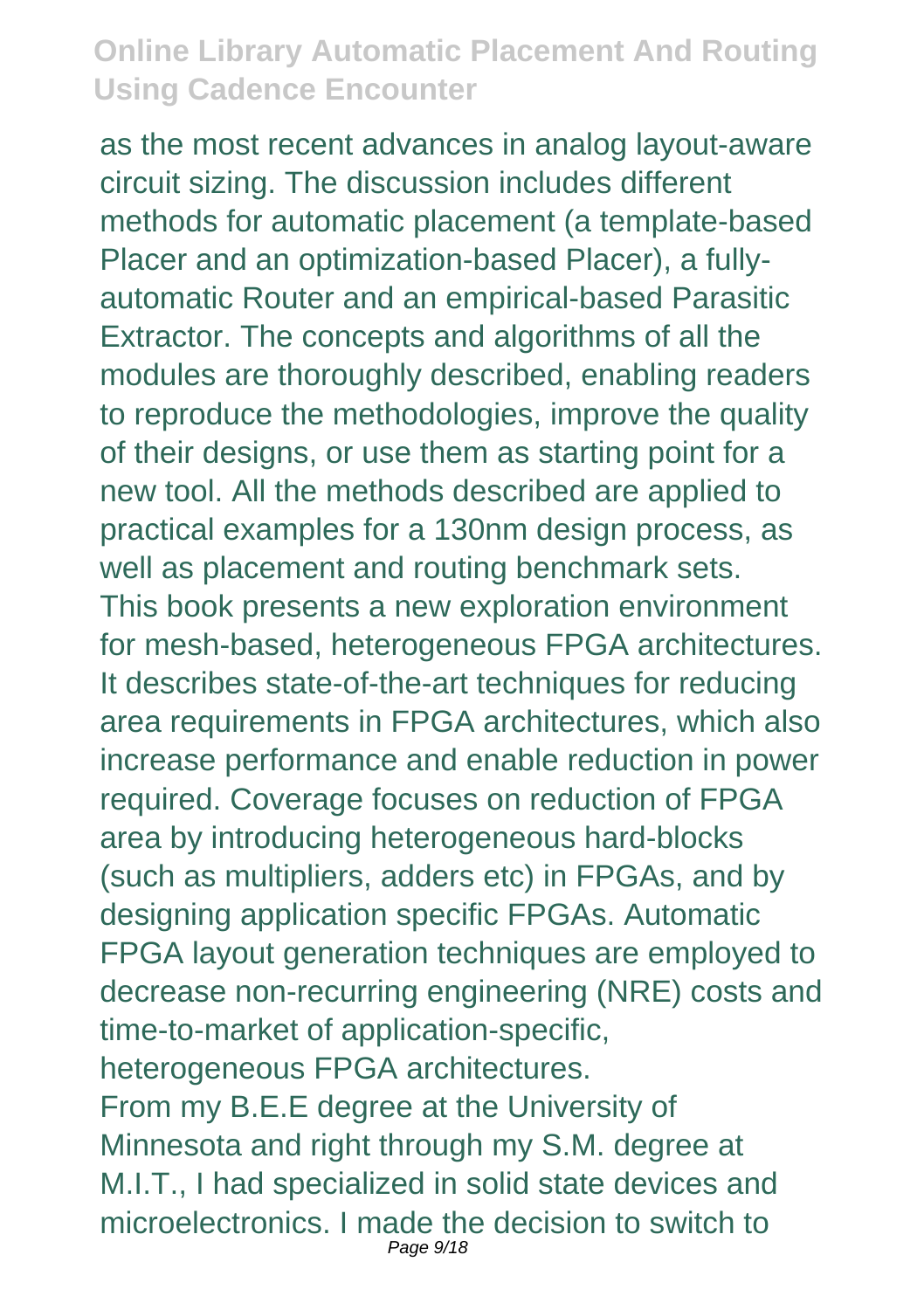computer-aided design (CAD) in 1981, only a year or so prior to the introduction of the simulated annealing algorithm by Scott Kirkpatrick, Dan Gelatt, and Mario Vecchi of the IBM Thomas 1. Watson Research Center. Because Prof. Alberto Sangiovanni-Vincentelli, my UC Berkeley advisor, had been a consultant at IBM, I re ceived a copy of the original IBM internal report on simulated annealing approximately the day of its release. Given my background in statistical mechanics and solid state physics, I was immediately impressed by this new combinatorial optimization technique. As Prof. Sangiovanni-Vincentelli had suggested I work in the areas of placement and routing, it was in these realms that I sought to explore this new algorithm. My flJ'St implementation of simulated annealing was for an island-style gate array placement problem. This work is presented in the Appendix of this book. I was quite struck by the effect of a nonzero temperature on what otherwise appears to be a random in terchange algorithm.

In the last decade, AI firmly settled into our industrial society with the expert systems as the representative product. However, almost every one of the systems could cover only a single task domain. In the highly mechanized world of the 21st century, systems will become smart and user friendly enough to cover a wide range of task domains. Systems with much user friendliness must be multilingual because users Page 10/18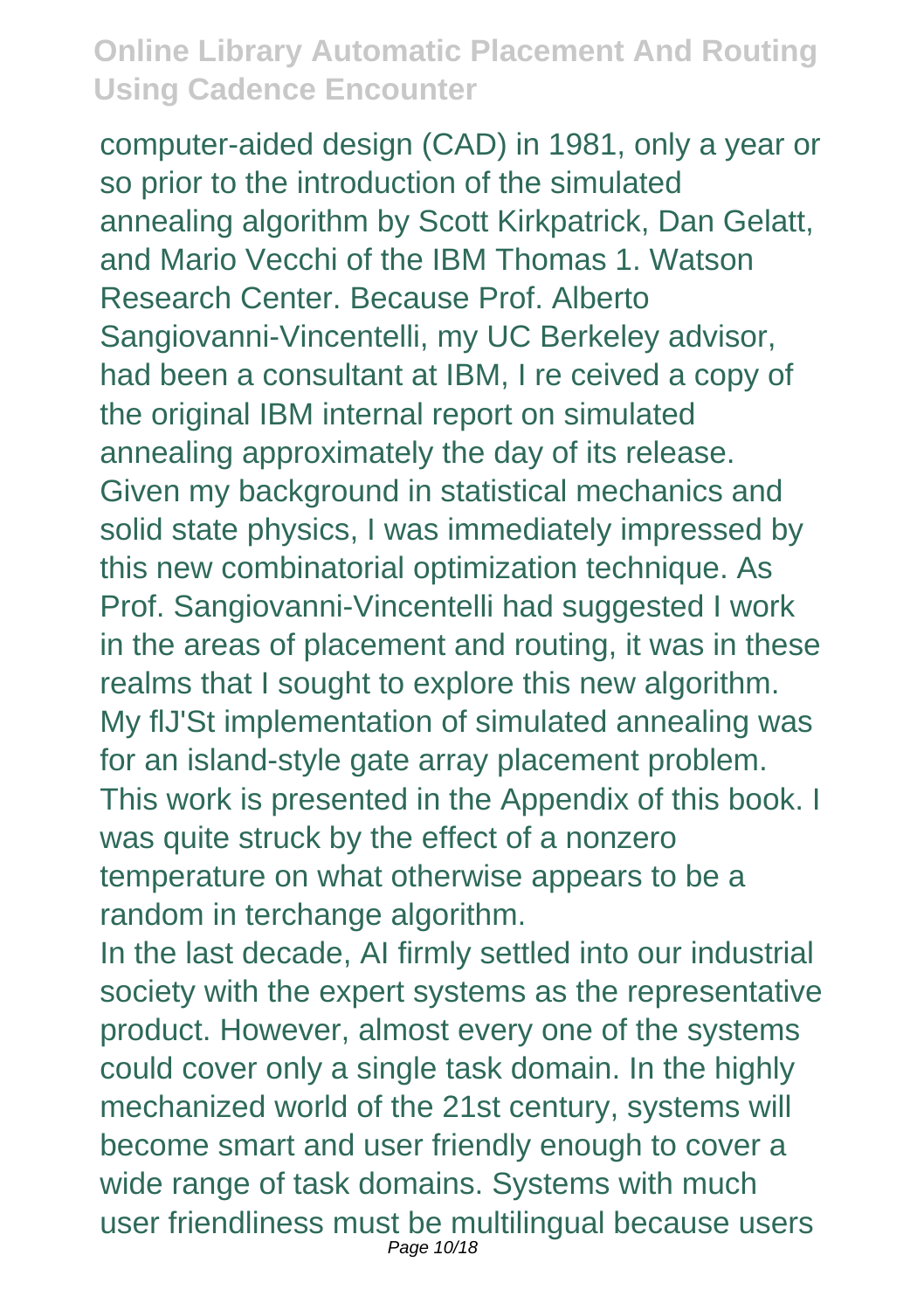in different domains usually have different languages. Language is formed in its own culture. Therefore, promotion for cross-cultural scientific interchange will be indispensable for the progress of AI.

This book constitutes the refereed proceedings of the Third International Conference on Evolvable Systems: From Biology to Hardware, ICES 2000, held in Edinburgh, Scotland, UK, in April 2000. The 27 revised full papers presented were carefully reviewed and selected for inclusion in the proceedings. Among the topics covered are evaluation of digital systems, evolution of analog systems, embryonic electronics, bio-inspired systems, artificial neural networks, adaptive robotics, adaptive hardware platforms, molecular computing, reconfigurable systems, immune systems, and selfrepair.

Many different kinds of FPGAs exist, with different programming technologies, different architectures and different software. Field-Programmable Gate Array Technology describes the major FPGA architectures available today, covering the three programming technologies that are in use and the major architectures built on those programming technologies. The reader is introduced to concepts relevant to the entire field of FPGAs using popular devices as examples. Field-Programmable Gate Array Technology includes discussions of FPGA Page 11/18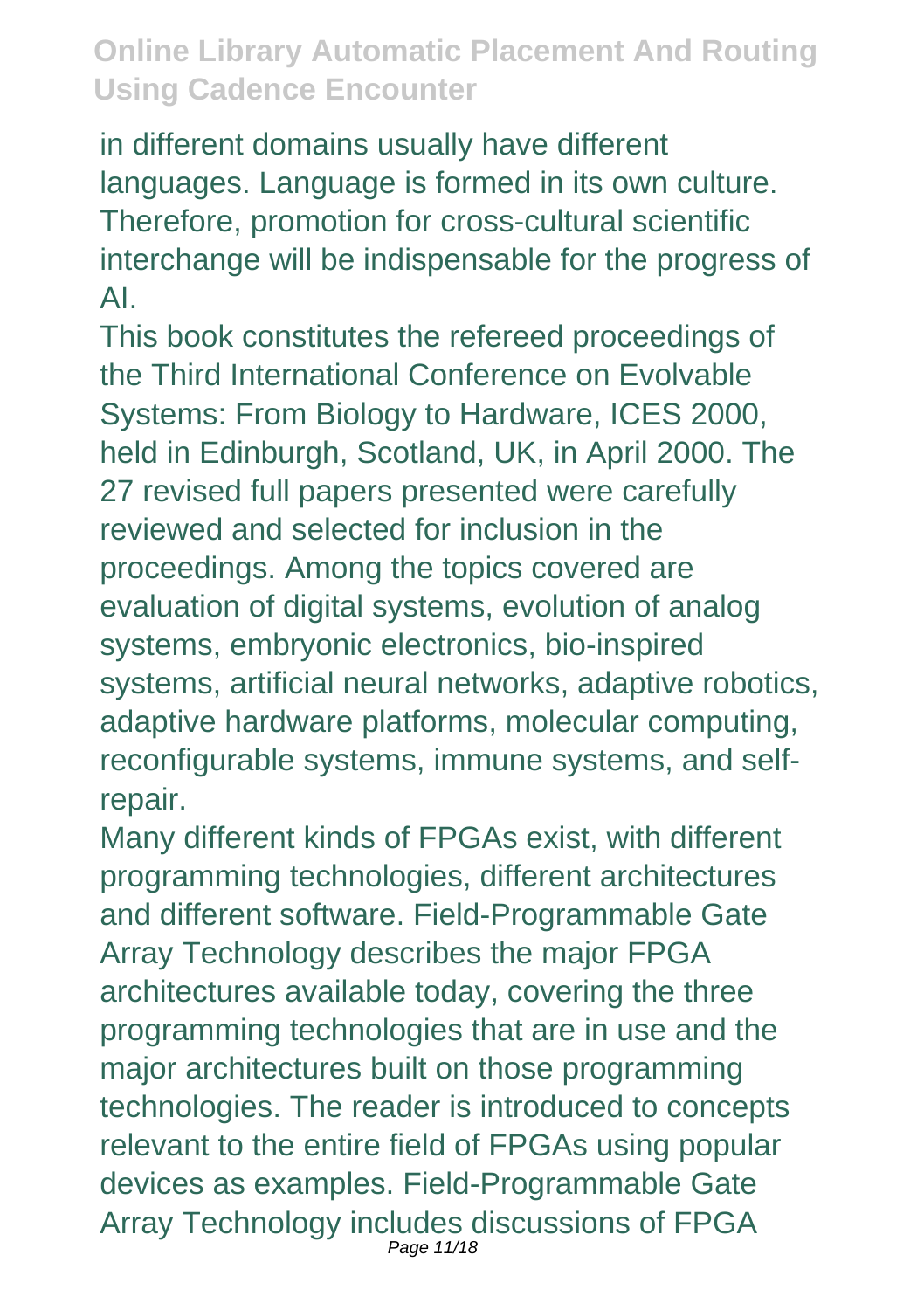integrated circuit manufacturing, circuit design and logic design. It describes the way logic and interconnect are implemented in various kinds of FPGAs. It covers particular problems with design for FPGAs and future possibilities for new architectures and software. This book compares CAD for FPGAs with CAD for traditional gate arrays. It describes algorithms for placement, routing and optimization of FPGAs. Field-Programmable Gate Array Technology describes all aspects of FPGA design and development. For this reason, it covers a significant amount of material. Each section is clearly explained to readers who are assumed to have general technical expertise in digital design and design tools. Potential developers of FPGAs will benefit primarily from the FPGA architecture and software discussion. Electronics systems designers and ASIC users will find a background to different types of FPGAs and applications of their use.

Power consumption becomes the most important design goal in a wide range of electronic systems. There are two driving forces towards this trend: continuing device scaling and ever increasing demand of higher computing power. First, device scaling continues to satisfy Moore's law via a conventional way of scaling (More Moore) and a new way of exploiting the vertical integration (More than Moore). Second, mobile and IT convergence requires more computing power on the silicon chip Page 12/18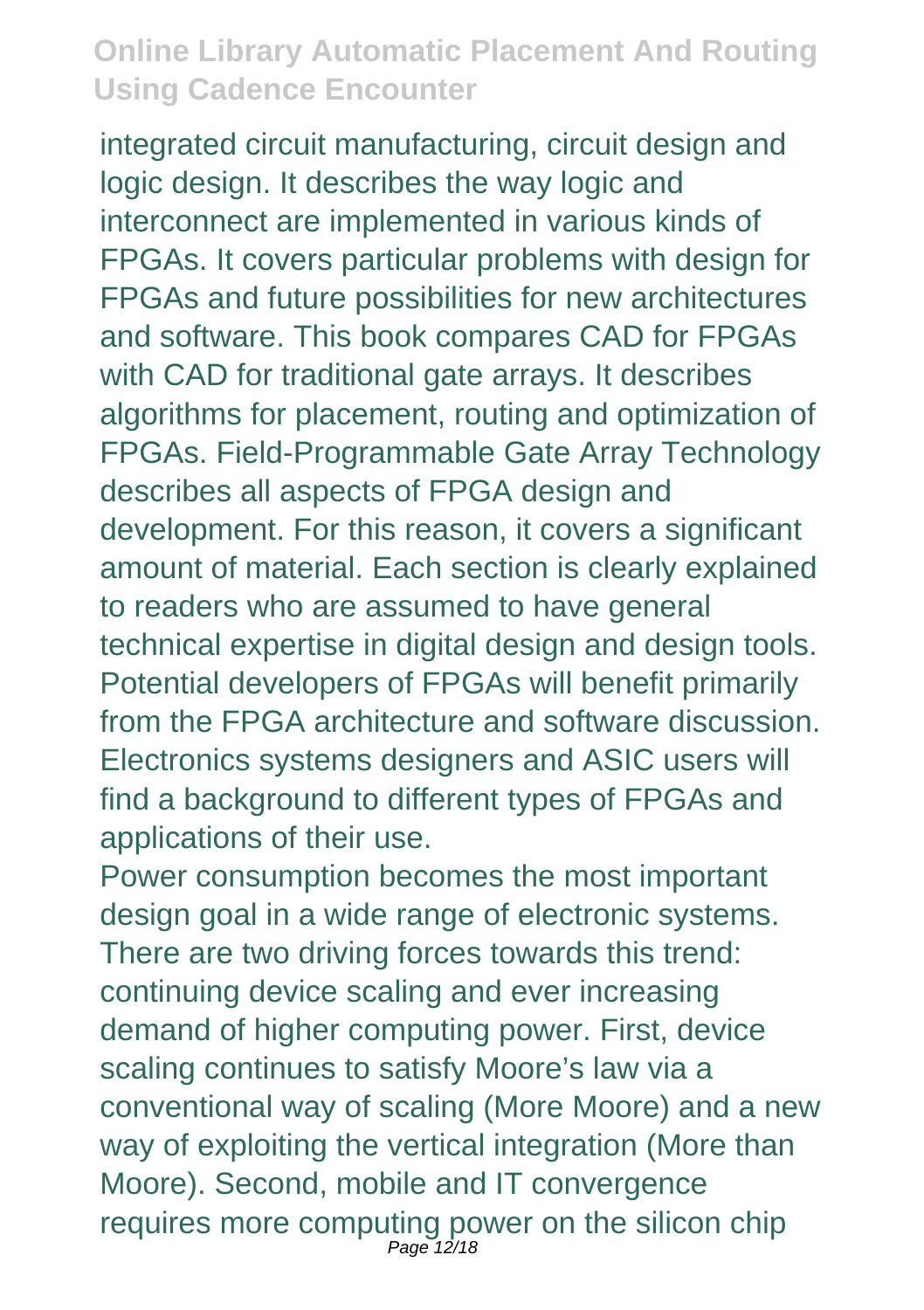than ever. Cell phones are now evolving towards mobile PC. PCs and data centers are becoming commodities in house and a must in industry. Both supply enabled by device scaling and demand triggered by the convergence trend realize more computation on chip (via multi-core, integration of diverse functionalities on mobile SoCs, etc.) and finally more power consumption incurring powerrelated issues and constraints. Energy-Aware System Design: Algorithms and Architectures provides state-of-the-art ideas for low power design methods from circuit, architecture to software level and offers design case studies in three fast growing areas of mobile storage, biomedical and security. Important topics and features: - Describes very recent advanced issues and methods for energyaware design at each design level from circuit and architecture to algorithm level, and also covering important blocks including low power main memory subsystem and on-chip network at architecture level - Explains efficient power conversion and delivery which is becoming important as heterogeneous power sources are adopted for digital and non-digital parts - Investigates 3D die stacking emphasizing temperature awareness for better perspective on energy efficiency - Presents three practical energyaware design case studies; novel storage device (e.g., solid state disk), biomedical electronics (e.g., cochlear and retina implants), and wireless Page 13/18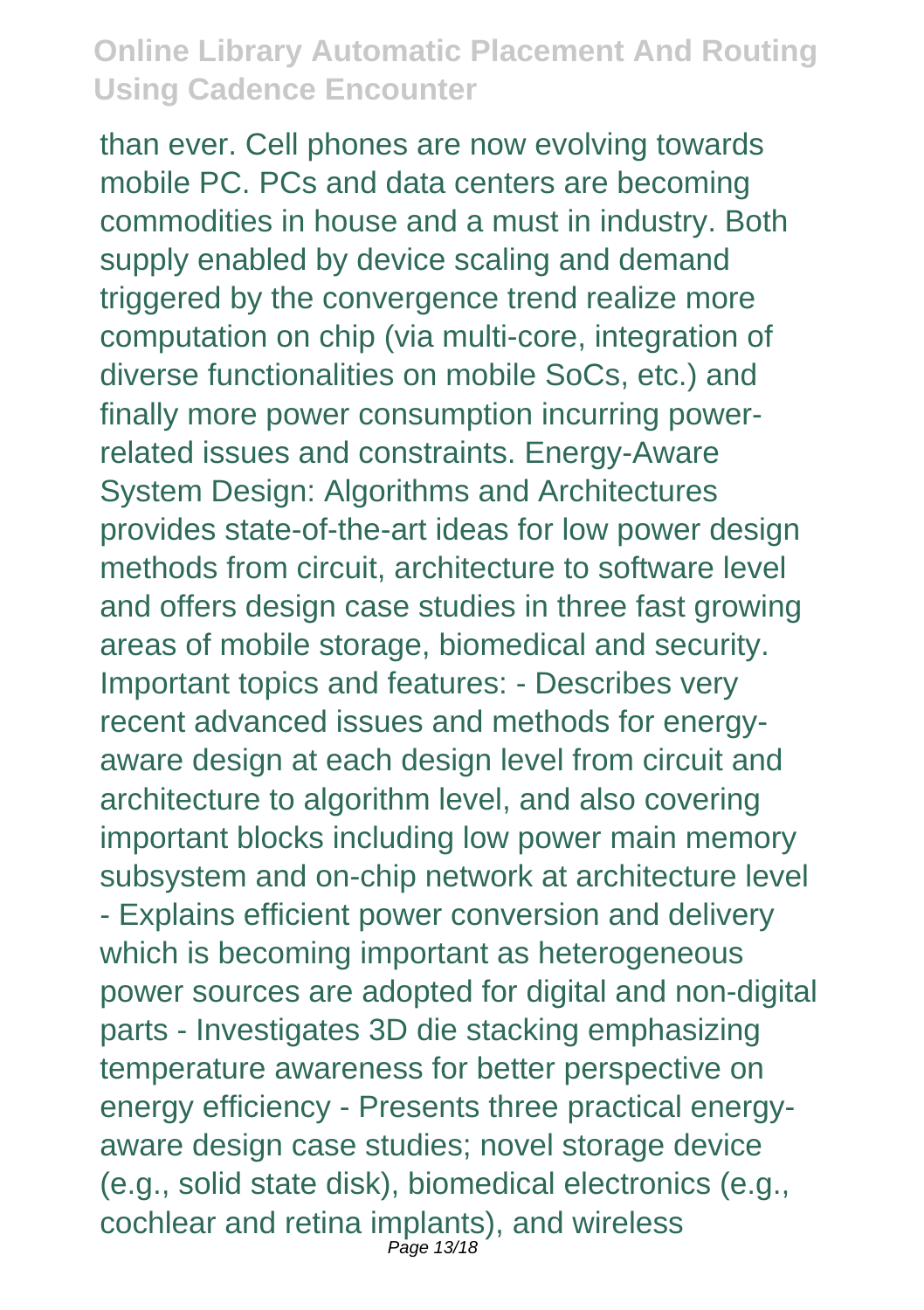surveillance camera systems. Researchers and engineers in the field of hardware and software design will find this book an excellent starting point to catch up with the state-of-the-art ideas of low power design.

This text on very large scale computation in the 21st century covers such topics as: challenges in the natural sciences and physics; chemistry; fluid dynamics; astrophysics; biology; challenges in engineering; challenges in algorithm design; and challenges in system design.

Proceedings of the NATO Advanced Study Institute, L'Aquila, Italy, July 7-18, 1986

FSMROUTAutomatic Placement and Routing of Finite State Machines in a Structured Design EnvironmentAnalog Integrated Circuit Design AutomationPlacement, Routing and Parasitic Extraction TechniquesSpringer

2.1 Text Summarization "Text summarization is the process of distilling the most important information from a source (or sources) to produce an abridged version for a particular user (or users) and task (or tasks)" [3]. Basic and classical articles in text summarization appear in "Advances in automatic text summarization" [3]. A literature survey on information extraction and text summarization is given by Zechner [7]. In general, the process of automatic text summarization is divided into three stages: (1) analysis of the given text, (2) Page 14/18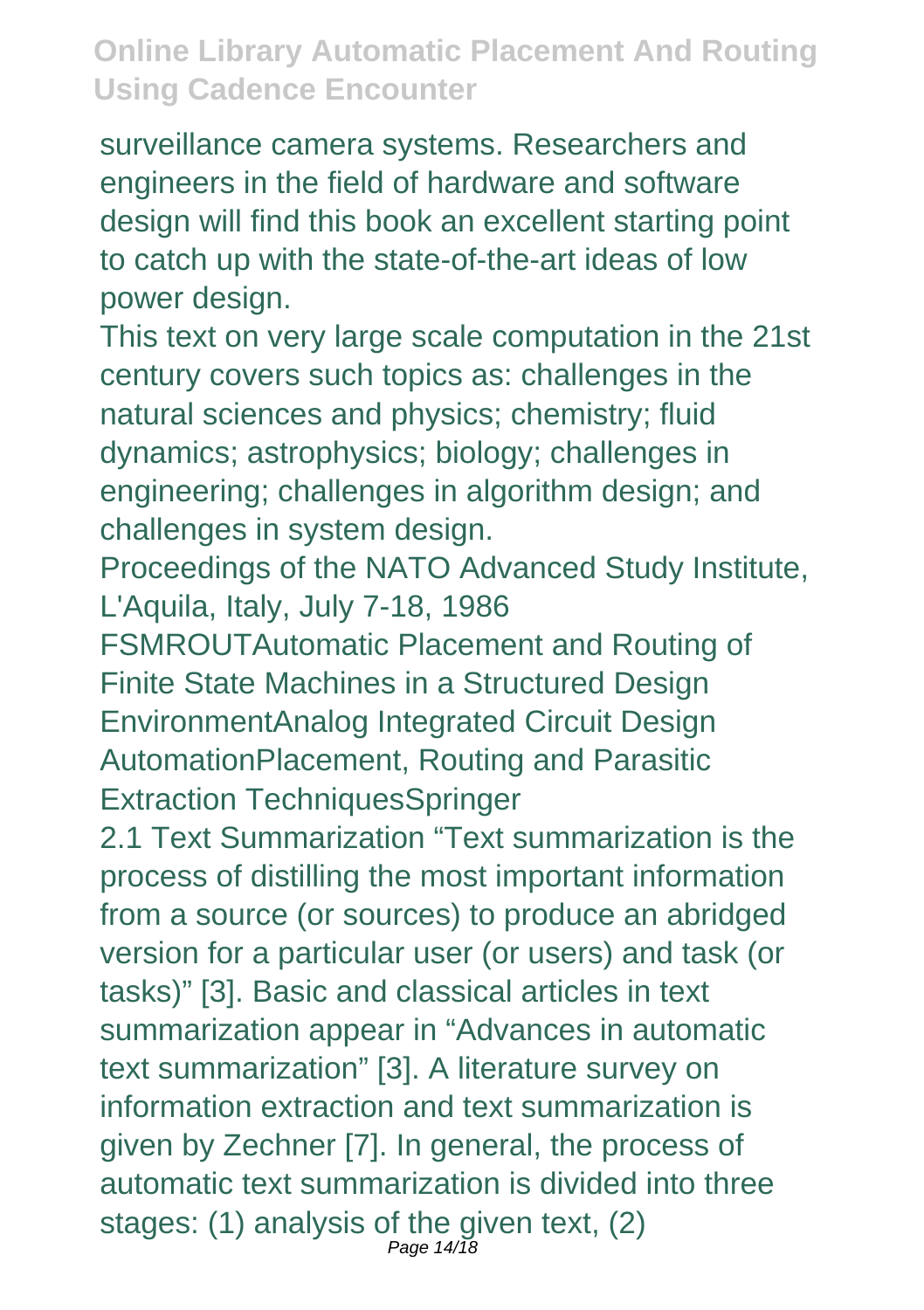summarization of the text, (3) presentation of the summary in a suitable output form. Titles, abstracts and keywords are the most common summaries in Academic papers. Usually, the title, the abstract and the keywords are the first, second, and third parts of an Academic paper, respectively. The title usually describes the main issue discussed in the study and the abstract presents the reader a short description of the background, the study and its results. A keyword is either a single word (unigram), e.g.: 'learning', or a collocation, which means a group of two or more words, representing an important concept, e.g.: 'machine learning', 'natural language processing'. Retrieving collocations from text was examined by Smadja [5] and automatic extraction of collocations was examined by Kita et al. [1]. CD-ROM contains: PC board tools -- Electrion version of text.

This domain derives from such diverse disciplines as electronics, mechanical engineering, fluid dynamics, thermodynamics, chemistry, physics, metallurgy and optics. The author, with nearly four decades of experience in R&D, technology development, and education and training, provides a practical and hand-on approach to the subject, by covering the latest technological developments and covering all the vital aspects of PCB, i.e. design, fabrication, assembly, testing, including reliability and quality.With this coverage, the book will be useful to designers, manufacturers, and students of electrical and electronic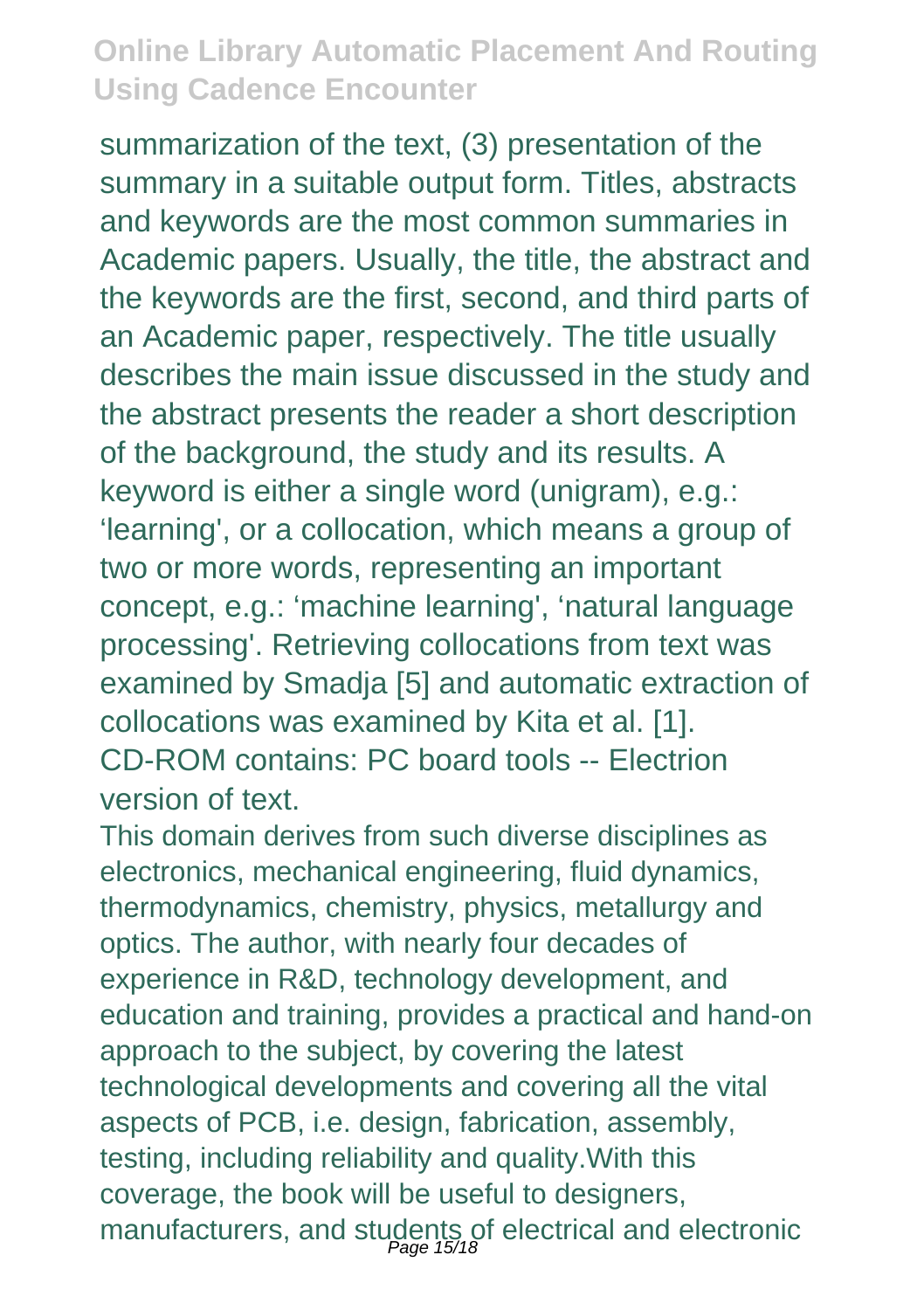#### engineering.

A presentation of state-of-the-art approaches from an industrial applications perspective, Communication Architectures for Systems-on-Chip shows professionals, researchers, and students how to attack the problem of data communication in the manufacture of SoC architectures. With its lucid illustration of current trends and research improving the performance, quality, and reliability of transactions, this is an essential reference for anyone dealing with communication mechanisms for embedded systems, systems-on-chip, and multiprocessor architectures—or trying to overcome existing limitations. Exploring architectures currently implemented in manufactured SoCs—and those being proposed—this book analyzes a wide range of applications, including: Well-established communication buses Less common networks-on-chip Modern technologies that include the use of carbon nanotubes (CNTs) Optical links used to speed up data transfer and boost both security and quality of service (QoS) The book's contributors pay special attention to newer problems, including how to protect transactions of critical on-chip information (personal data, security keys, etc.) from an external attack. They examine mechanisms, revise communication protocols involved, and analyze overall impact on system performance.

Description and analysis of algorithms for the transistorlevel layout of CMOS cells.

This book covers key concepts in the design of 2D and 3D Network-on-Chip interconnect. It highlights design challenges and discusses fundamentals of NoC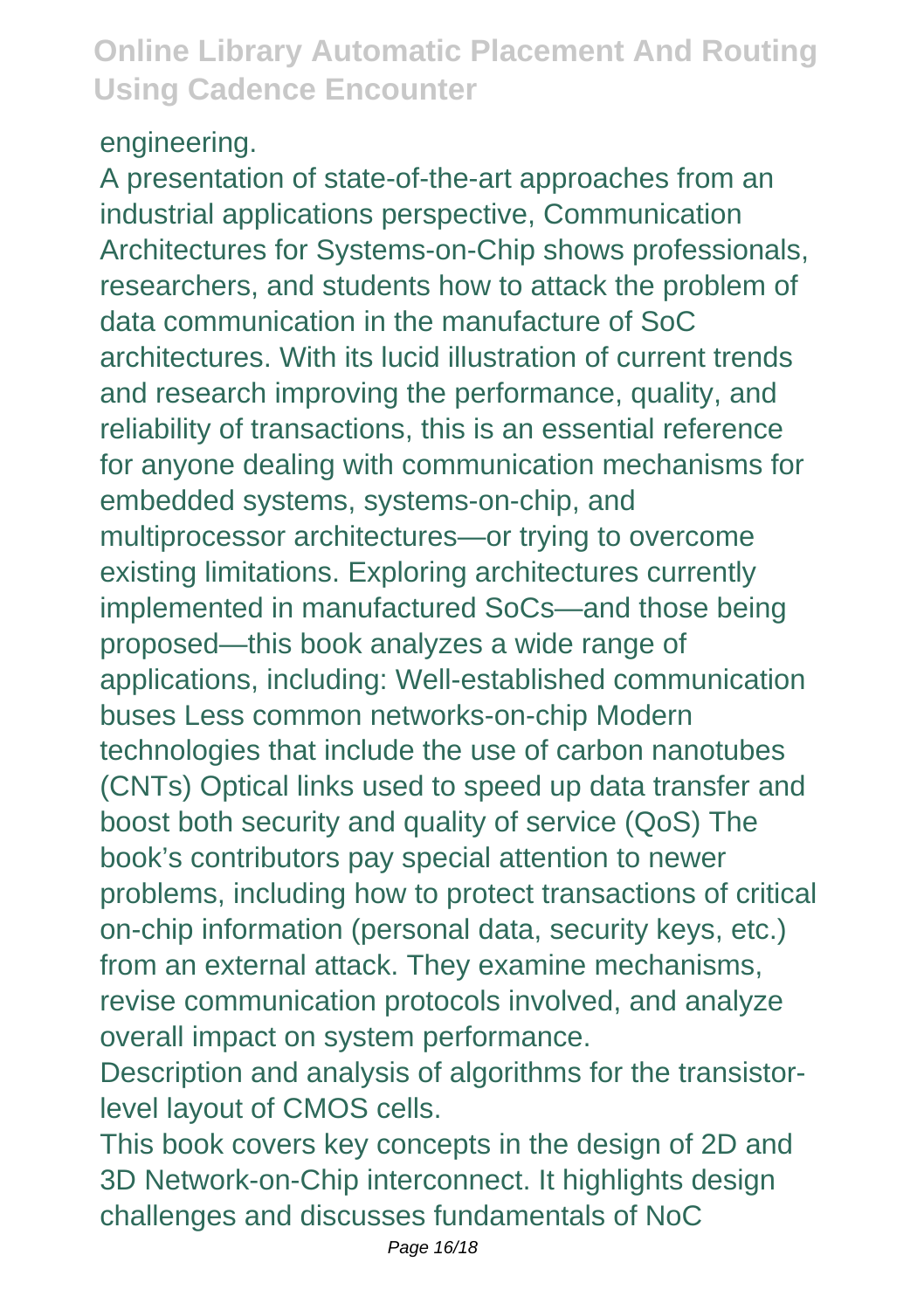technology, including architectures, algorithms and tools. Coverage focuses on topology exploration for both 2D and 3D NoCs, routing algorithms, NoC router design, NoC-based system integration, verification and testing, and NoC reliability. Case studies are used to illuminate new design methodologies.

Modern engineering processes and tasks are highly complex, multi- and interdisciplinary, requiring the cooperative effort of different specialists from engineering, mathematics, computer science and even social sciences. Optimization methodologies are fundamental instruments to tackle this complexity, giving the possibility to unite synergistically team members' inputs and thus decisively contribute to solving new engineering technological challenges. With this context in mind, the main goal of Engineering Optimization 2014 is to unite engineers, applied mathematicians, computer and other applied scientists working on research, development and practical application of optimization methods applied to all engineering disciplines, in a common scientific forum to present, analyze and discuss the latest developments in this area. Engineering Optimization 2014 contains the edited papers presented at the 4th International Conference on Engineering Optimization (ENGOPT2014, Lisbon, Portugal, 8-11 September 2014). ENGOPT2014 is the fourth edition of the biennial "International Conference on Engineering Optimization". The first conference took place in 2008 in Rio de Janeiro, the second in Lisbon in 2010 and the third in Rio de Janeiro in 2012. The contributing papers are organized around the following major themes: -